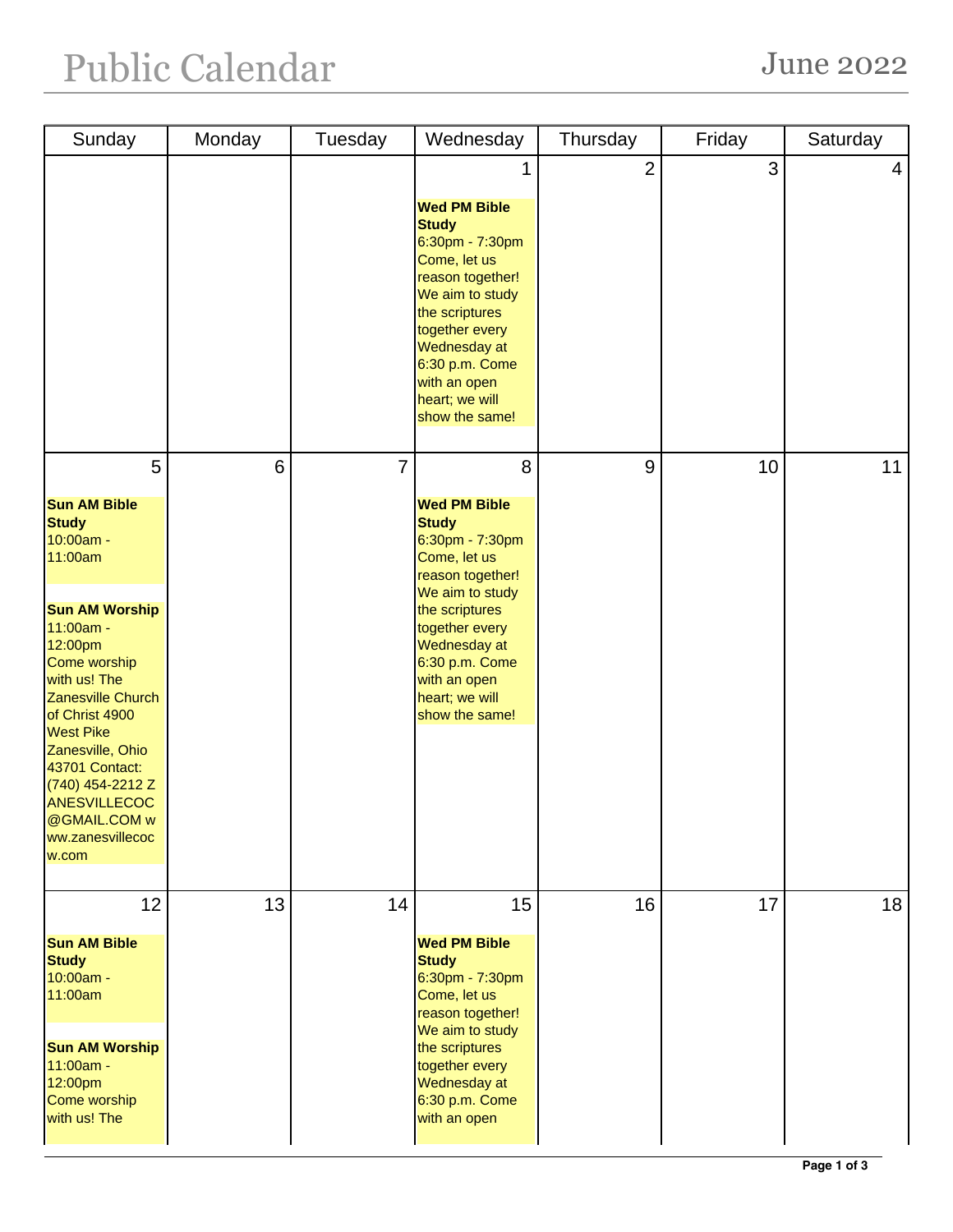| Zanesville Church<br>of Christ 4900<br><b>West Pike</b><br>Zanesville, Ohio<br>43701 Contact:<br>(740) 454-2212 Z<br><b>ANESVILLECOC</b><br>@GMAIL.COM w<br>ww.zanesvillecoc<br>w.com                                                                                                                                                 |    |    | heart; we will<br>show the same!                                                                                                                                                                                                        |    |    |    |
|---------------------------------------------------------------------------------------------------------------------------------------------------------------------------------------------------------------------------------------------------------------------------------------------------------------------------------------|----|----|-----------------------------------------------------------------------------------------------------------------------------------------------------------------------------------------------------------------------------------------|----|----|----|
| 19                                                                                                                                                                                                                                                                                                                                    | 20 | 21 | 22                                                                                                                                                                                                                                      | 23 | 24 | 25 |
| <b>Sun AM Bible</b><br><b>Study</b><br>10:00am -<br>11:00am<br><b>Sun AM Worship</b><br>11:00am -<br>12:00pm<br>Come worship<br>with us! The<br>Zanesville Church<br>of Christ 4900<br><b>West Pike</b><br>Zanesville, Ohio<br>43701 Contact:<br>(740) 454-2212 Z<br><b>ANESVILLECOC</b><br>@GMAIL.COM w<br>ww.zanesvillecoc<br>w.com |    |    | <b>Wed PM Bible</b><br><b>Study</b><br>6:30pm - 7:30pm<br>Come, let us<br>reason together!<br>We aim to study<br>the scriptures<br>together every<br>Wednesday at<br>6:30 p.m. Come<br>with an open<br>heart; we will<br>show the same! |    |    |    |
| 26                                                                                                                                                                                                                                                                                                                                    | 27 | 28 | 29                                                                                                                                                                                                                                      | 30 |    |    |
| <b>Sun AM Bible</b><br><b>Study</b><br>10:00am -<br>11:00am                                                                                                                                                                                                                                                                           |    |    | <b>Wed PM Bible</b><br><b>Study</b><br>6:30pm - 7:30pm<br>Come, let us<br>reason together!                                                                                                                                              |    |    |    |
| <b>Sun AM Worship</b><br>11:00am -<br>12:00pm<br>Come worship<br>with us! The<br>Zanesville Church<br>of Christ 4900<br><b>West Pike</b><br>Zanesville, Ohio<br>43701 Contact:<br>(740) 454-2212 Z<br><b>ANESVILLECOC</b><br>@GMAIL.COM w<br>ww.zanesvillecoc<br>w.com                                                                |    |    | We aim to study<br>the scriptures<br>together every<br>Wednesday at<br>6:30 p.m. Come<br>with an open<br>heart; we will<br>show the same!                                                                                               |    |    |    |